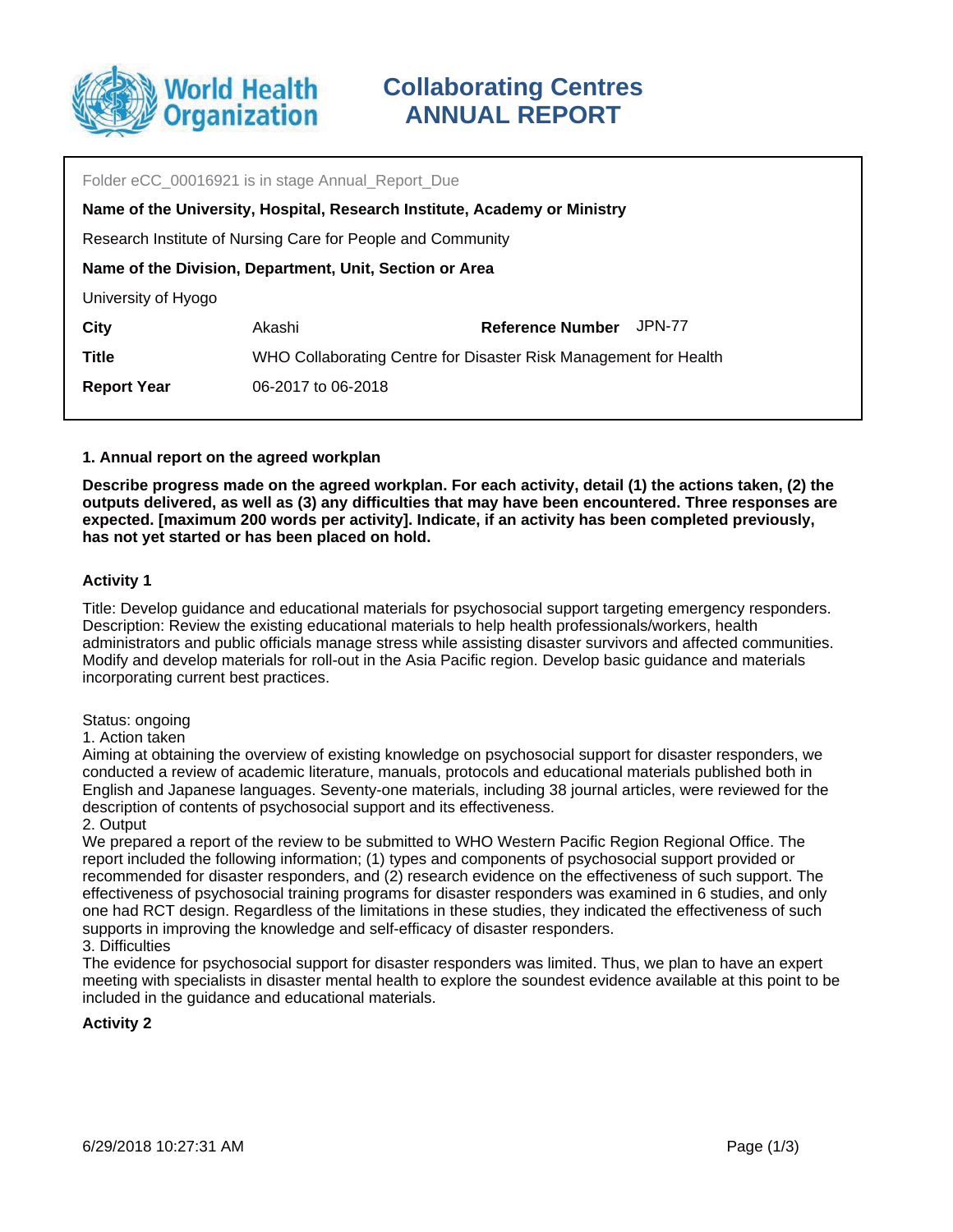

# **Collaborating Centres ANNUAL REPORT**

Title: As needed, provide briefing and/or guidance to international responders to manage their mental wellbeing during the deployment.

Description: As needed and as part of pre-deployment procedures, provide briefing to international responders on tools, procedures and methods to protect and maintain their psychosocial health during the deployment. The proposed institution develops a support network of professionals as a preparation for the request of WHO. The institution also develops a guidance for the maintenance of mental health of responders.

#### Status: ongoing

In previous period, no actual technical support was requested by WHO.

For developing a support network, several meetings with professionals in the field of disaster nursing, disaster mental health, disaster risk management and others were held. Asia Pacific Emergency and Disaster Nursing Network (APEDNN) is the pre-existing network of nursing professionals aiming to facilitate capacity building for nurses in disaster. The Centre has engaged in the network as one of core members and had webmeetings with other members regularly. APEDNN is proposing a conference in November, 2018 and psychosocial well-being of disaster responders will be discussed at the conference. Japan Society of Disaster Nursing is also a pre-existing professional network and we proposed to have a symposium to discuss the issues of psychosocial/mental health support for disaster responders in the annual research conference of the society in August 2018. At the collaborating meeting of WHOCCs in Japan, the Centre proposed other CCs to conduct collaborating works regarding to psychosocial/mental health support for disaster responders together and two CCs showed their interests on this topic. The Center also has been seeking and approaching the experts for formulating a network for providing support for psychosocial/mental well-being of disaster responders.

## **2. Annual report on other activities requested**

**Should WHO have requested activities in addition to the agreed workplan, please describe related actions taken by your institution [maximum 200 words]. Please do not include in this report any activity done by your institution thatwas not requested by and agreed with WHO.**

Responding to the request by WHO Health Emergency Programme, the materials and documents relating to the disaster training and standards which the Center employed were provided for reviewing by the Training Task Team.

## **3. Resources**

**Indicate staff time spent on the implementation of activities agreed with WHO (i.e. those mentioned in questions no. 1 and no. 2 above). Do not include any data related to other activities done by your institution without the agreement of WHO. Please indicate staff time using the number of "full-day equivalents" – a day of work comprising 8 hours (e.g. 4 hours work per day for 7 days should be recorded as 3.5 full-day equivalents).**

**Number of staff involved (either partially or fully)**

| Senior staff | Mid-career staff | Junior staff, PhD students |
|--------------|------------------|----------------------------|
| 6            |                  |                            |

#### **Number of full-day equivalents, total for all staff involved**

| Senior staff | Mid-career staff | Junior staff, PhD students |
|--------------|------------------|----------------------------|
| <b>90</b>    |                  |                            |